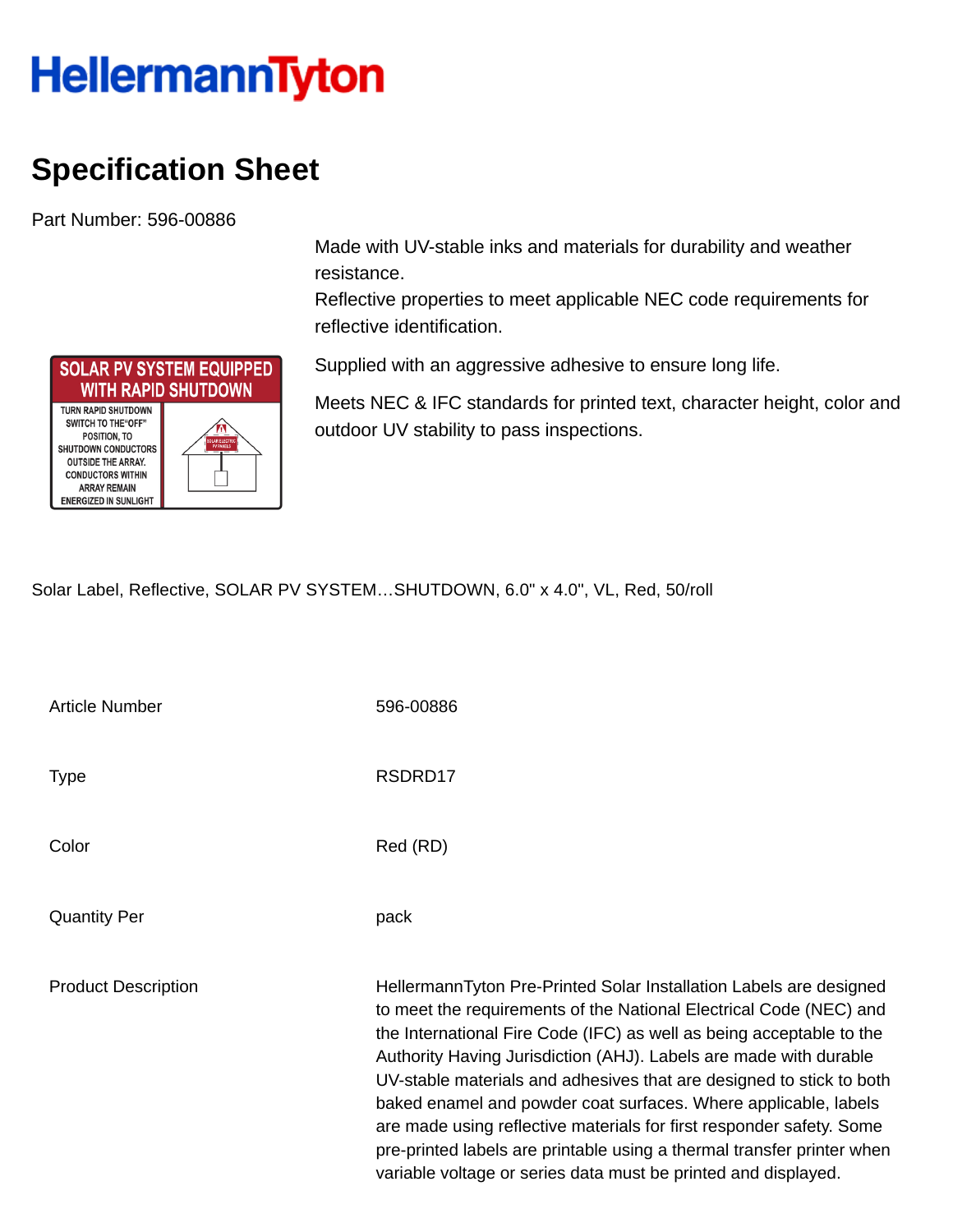| <b>Short Description</b> | Solar Label, Reflective, SOLAR PV SYSTEMSHUTDOWN, 6.0" x<br>4.0", VL, Red, 50/roll      |  |
|--------------------------|-----------------------------------------------------------------------------------------|--|
| <b>Global Part Name</b>  | RSDRD17-505/281-RD                                                                      |  |
| Length L (Imperial)      | $\overline{4}$                                                                          |  |
| Length L (Metric)        | 101.6                                                                                   |  |
| Width W (Imperial)       | 6.0                                                                                     |  |
| Width W (Metric)         | 152.4                                                                                   |  |
| Thickness T (Imperial)   | 0.0025                                                                                  |  |
| Thickness T (Metric)     | 64.0                                                                                    |  |
| Height H (Imperial)      | 4.0                                                                                     |  |
| Height H (Metric)        | 101.60                                                                                  |  |
|                          |                                                                                         |  |
| Material                 | Type 505/281, UV-stabilized reflective vinyl with clear polyester<br>laminate (505/281) |  |
| <b>Material Shortcut</b> | 505/281                                                                                 |  |
| Adhesive                 | Acrylic                                                                                 |  |
| Halogen Free             | No                                                                                      |  |